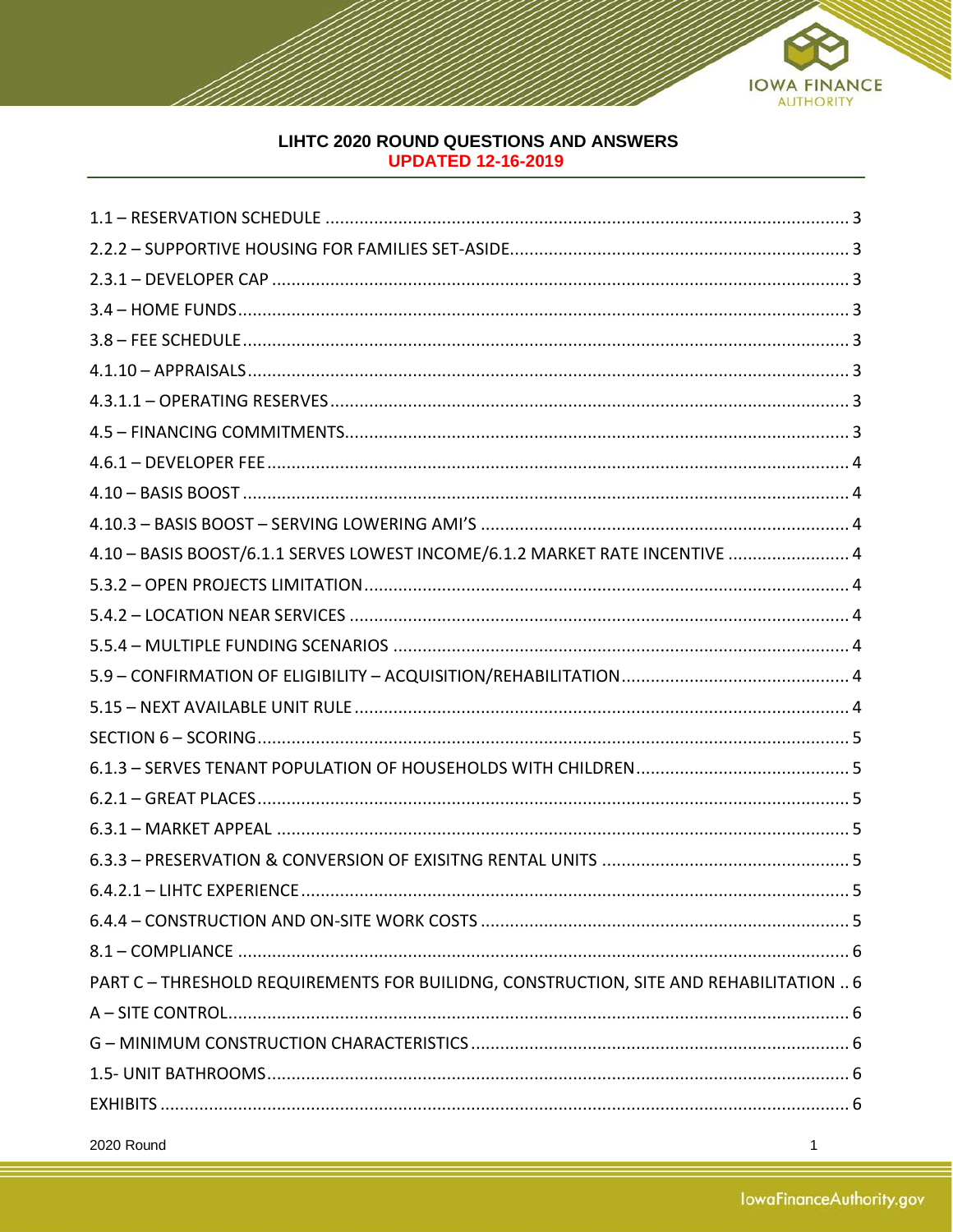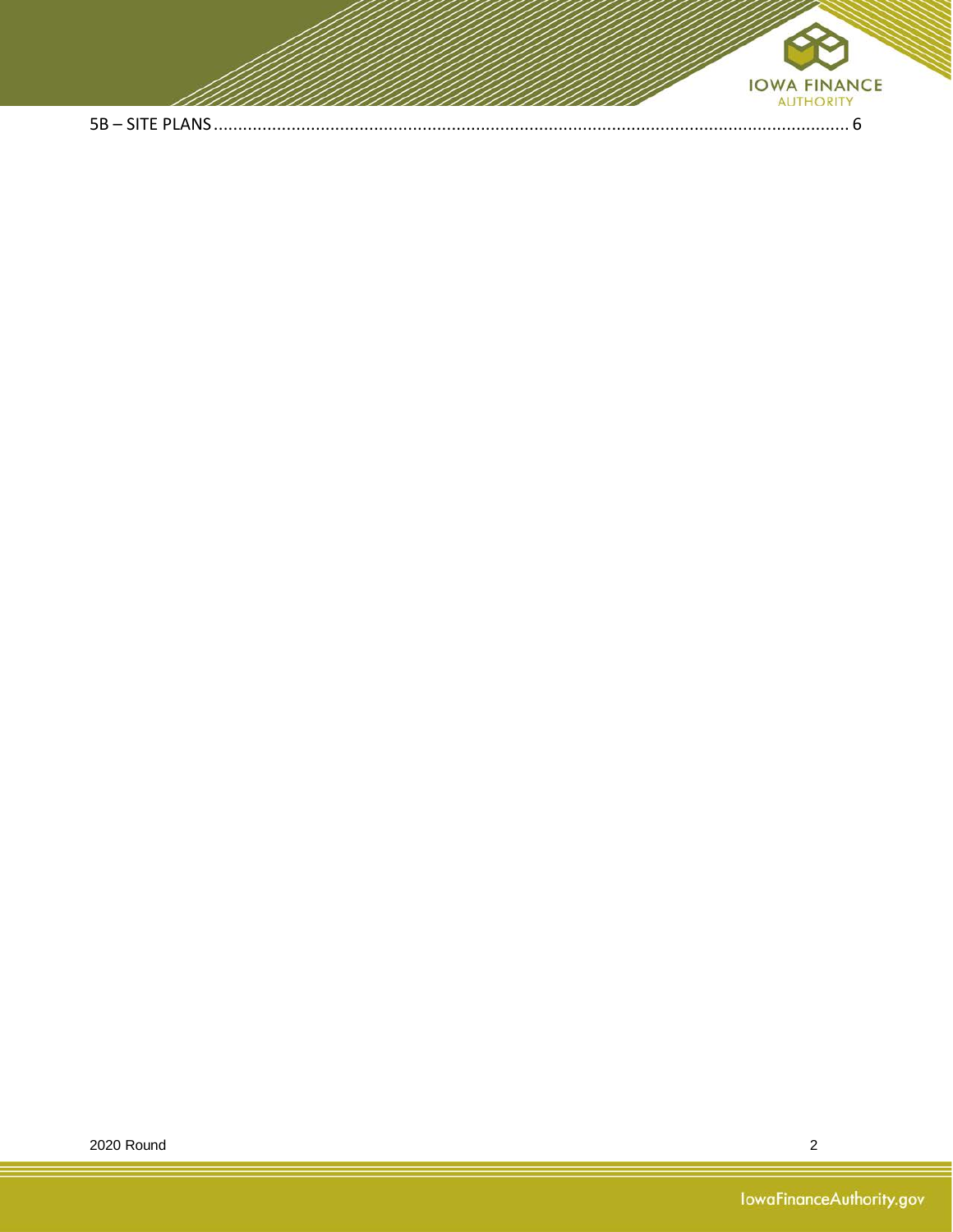

#### ALL NEW QUESTIONS ARE IN RED IFA ANSWERS TO NEW QUESTIONS ARE IN BLUE

## **2020 9% QAP**

## <span id="page-2-0"></span>**1.1 – RESERVATION SCHEDULE**

Can 8609 applications be submitted on a quarterly or a semi-annual basis? *IFA takes IRS Form 8609 applications all year round. The application due date is the for the calendar year.*

## <span id="page-2-1"></span>**2.2.2 – SUPPORTIVE HOUSING FOR FAMILIES SET-ASIDE**

Will IFA post who has submitted qualified service provider documents? *No, a full applicant listing will be posted after the application due date.* 

## <span id="page-2-2"></span>**2.3.1 – DEVELOPER CAP**

If there are two qualified developers and a consultant in a deal -- who's getting what amount of fee? Does it have to be a 50%/50% perfect split, or can another developer fee ratio be applied? *This is decided by the developer(s) and the consultant.*

## <span id="page-2-3"></span>**3.4 – HOME FUNDS**

Are there any specific HOME repayment terms?

*IFA requires a 20-year term with at least a 1% payment annually at 0% interest. Zero payments or cash flow loans will not be allowed. Fluctuating payments are ok to meet DSCR requirements of the QAP.*

The HOME restrictions provide a maximum of \$500k per project. When will IFA know the total amount of HOME funds to be allocated?

*This will depend on the 2020 HOME budget. We are anticipating approximately \$2 million to be available.* 

## <span id="page-2-4"></span>**3.8 – FEE SCHEDULE**

When will the market study fees be published? *The market study fee will be published when the market study providers have been selected. We are anticipating this in February, prior to the application due date.* 

#### <span id="page-2-5"></span>**4.1.10 – APPRAISALS**

If there is not an acquisition price, will IFA still order an appraisal, and will the developer be charged for it? *If there is not an acquisition price, there is not a need for an appraisal.*

Can developers submit their commissioned appraisal information to the IFA commissioned appraiser? *Yes, submit it with Exhibit 12T – Market Study Documentation.*

If the Bank commissioned appraisal is different than IFAs commissioned appraisal, the bank will trust their appraisal, what appraisal will IFA use?

*IFA will use the IFA commissioned appraisal.* 

Will the appraisals come back prior to application submission? *IFA will receive the appraisals prior to the threshold deficiency period.* 

## <span id="page-2-6"></span>**4.3.1.1 – OPERATING RESERVES**

If using the Developer fee to fund the operating reserve, does that count as deferred developer fee? *The cash operating reserves are project costs. How they are funded is up to the development team. The deferred developer fee is a funding source.* 

#### <span id="page-2-7"></span>**4.5 – FINANCING COMMITMENTS**

What do you need to document a general partner loan? *A commitment letter from the general partner.*

2020 Round 3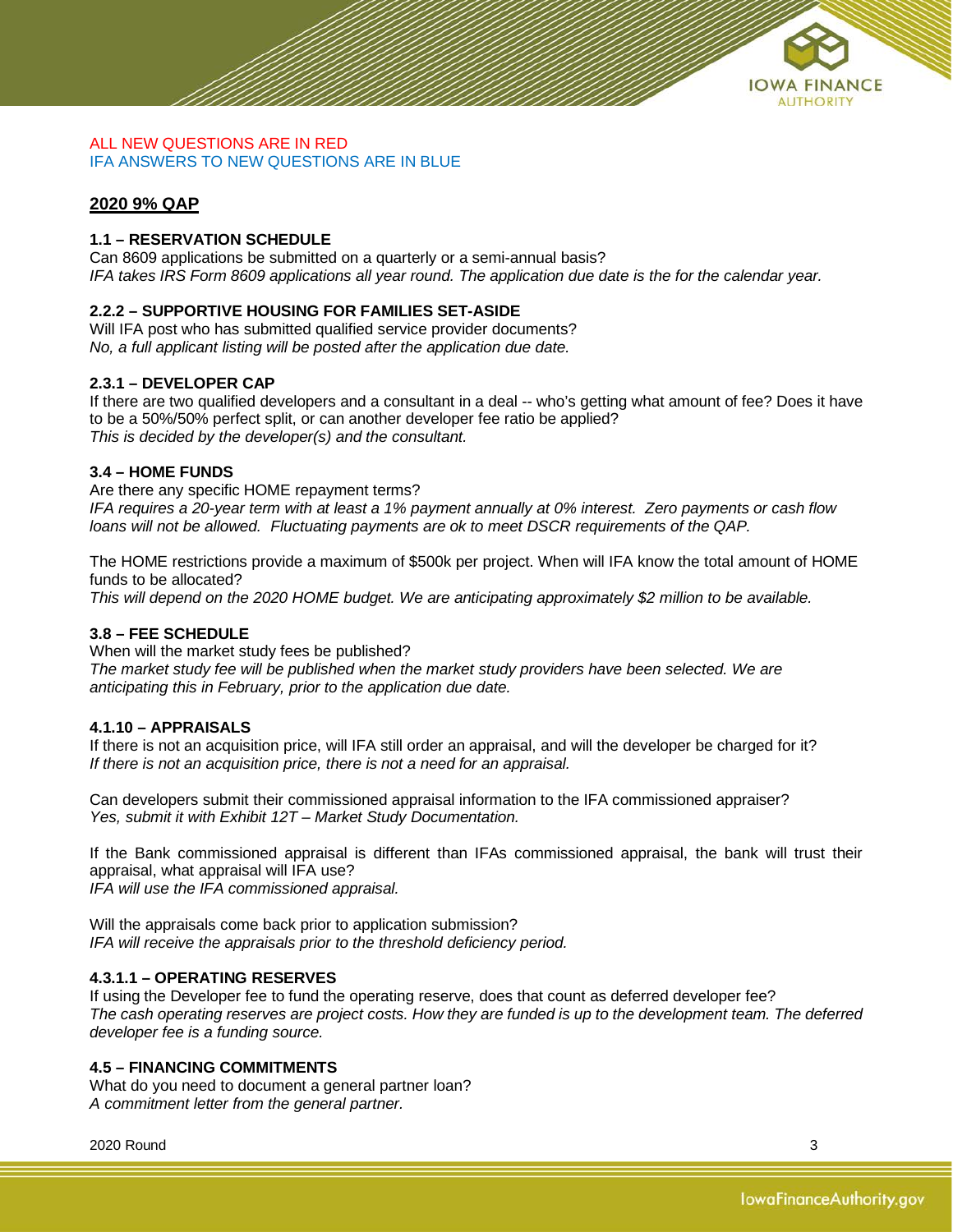

## <span id="page-3-0"></span>**4.6.1 – DEVELOPER FEE**

Please confirm that overall unit cost caps have been removed. *There is not an overall unit cost cap.* 

How does the 150% of unit TC cap work? Is there a spreadsheet calculation? *This will be calculated on the Financial Feasibility Tab within the online application.*

#### <span id="page-3-1"></span>**4.10 – BASIS BOOST**

To clarify, can projects eligible for a basis boost no longer exceed the tax credit cap per LIHTC unit? Is IFA no longer limiting the amount of basis boost to 30%? If a project qualifies for all the basis boosts it could receive the full 75% boost? Please clarify.

*A project may receive a maximum of a 30% basis boost. The tax credit cap is increased according to the percentage of basis boost received up to a maximum amount of \$840,000.*

## <span id="page-3-2"></span>**4.10.3 – BASIS BOOST – SERVING LOWERING AMI'S**

In prior years you would have to add additional 30% and 40% units to receive the basis boost, how is this different this year?

*The basis boost and the AMI percentage now coincide.* 

## <span id="page-3-3"></span>**4.10 – BASIS BOOST/6.1.1 SERVES LOWEST INCOME/6.1.2 MARKET RATE INCENTIVE**

The QAP says that you can't have Federal Rental Assistance AND go for the boost under Section 4.10 or points under 6.1.1 or 6.1.2 Market Rate Incentive. Does this apply if you have project-based rental assistance in the project less than 50% and the project is not requesting points under 6.3.3.1 Federal Project-Based Rental Assistance?

*If you have federal project-based rental assistance you do not qualify for the points in Section 6.1.1, 6.1.2 or the basis boost under 4.10.3.*

## <span id="page-3-4"></span>**5.3.2 – OPEN PROJECTS LIMITATION**

Do 4% deals count toward this total, or is it only 9% projects? *A Developer or a General Partner/managing member that has three or more open nine percent (9%) LIHTC Projects in Iowa, may only be awarded one Project in the current funding round.*

#### <span id="page-3-5"></span>**5.4.2 – LOCATION NEAR SERVICES**

If you meet more location near services than required, do you receive points? *No, location near services is a threshold requirement.* 

#### <span id="page-3-6"></span>**5.5.4 – MULTIPLE FUNDING SCENARIOS**

Is it required that projects applying for HOME funds also include an alternate financing structure if HOME funds are not awarded? The QAP says projects "may submit" an alternate plan but does not say if it is mandatory. Please clarify.

*You may submit alternate funding if HOME funds are being requested, it is not mandatory. If HOME funds are not awarded, any funding gap would have to be filled with a GP loan or a deferred developer fee.*

#### <span id="page-3-7"></span>**5.9 – CONFIRMATION OF ELIGIBILITY – ACQUISITION/REHABILITATION**

We are looking at a smaller project of only 32 units, but they are larger units with a lot of common and possible supportive service space. This is a rehab, possibly historic, that has sat vacant for some time. As it's last use was apartments, but it was not under any tax credit or compliance, would this fall under the Acq/Rehab cost limits, or New Construction/Adaptive Reuse cost limit for tax credits per unit? This would be considered an acq/rehab project.

#### <span id="page-3-8"></span>**5.15 – NEXT AVAILABLE UNIT RULE**

For Projects that elect points for 30% and 40% or less of AMI Units, IFA has previously enforced a more restrictive policy on the Next Available Unit Rule than required by the Internal Revenue Code for 30% and 40% AMI Units. Will IFA continue to require the next available unit of comparable size in a Project be rented to a household having the applicable 30% or 40% AMI qualifying income when a residents' household income increases above the applicable 30% and/or 40% AMI level, determined at move-in?

2020 Round 4 *Yes.*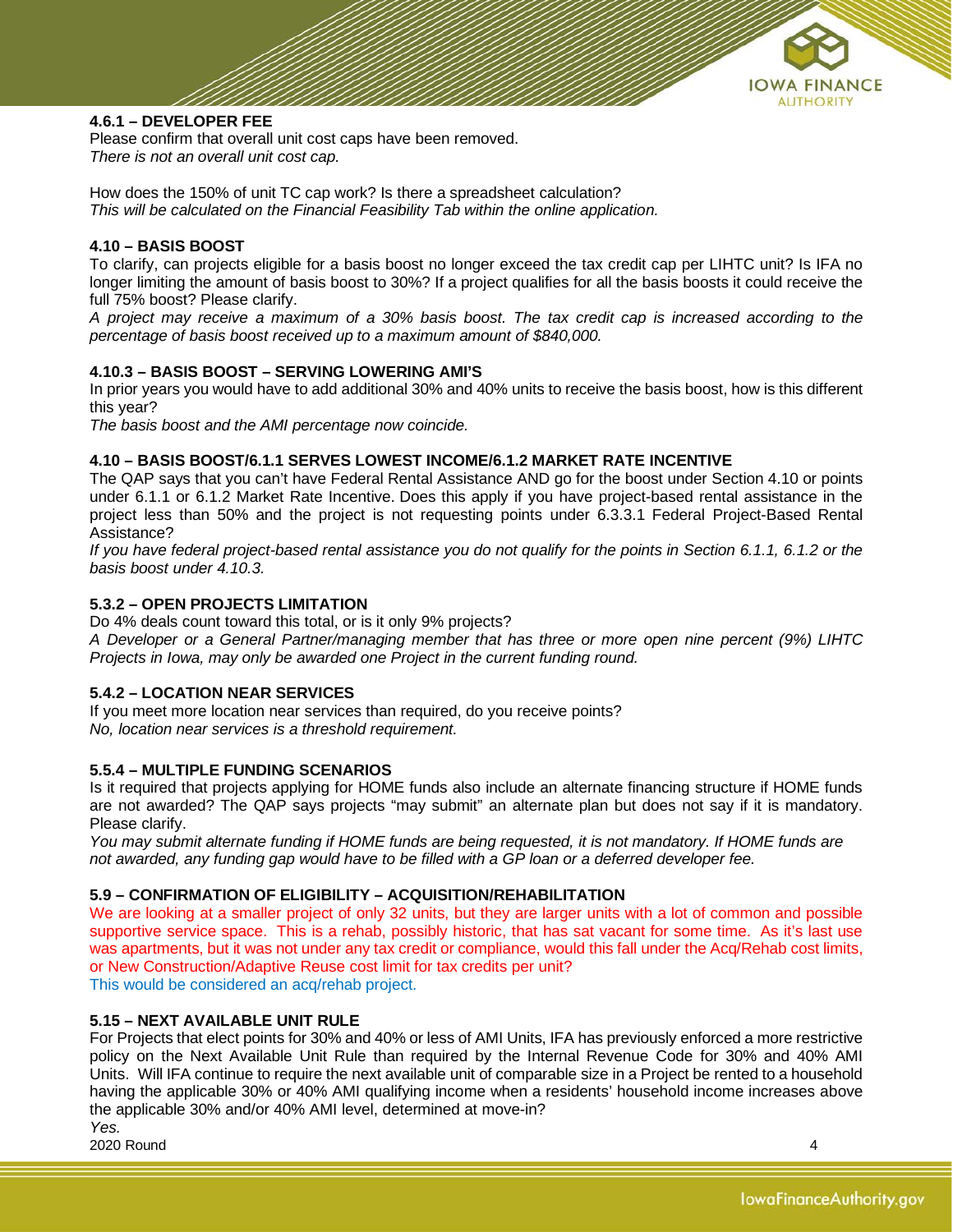

## <span id="page-4-1"></span><span id="page-4-0"></span>**6.1.3 – SERVES TENANT POPULATION OF HOUSEHOLDS WITH CHILDREN**

If the project is acq/rehab, what are the bathroom requirements for 3- or 4-bedroom LIHTC Units to receive the points under 6.1.3 because QAP Part C – G1.5 Unit Bathrooms only states the unit bathroom requirements for New Construction and Adaptive Reuse. If there's no stated QAP requirement, does that mean there's no minimum bathroom configuration for 3- and 4-bedroom Units in an Acq/Rehab project for threshold or for scoring under 6.1.3?

In an acq/rehab project the minimum Unit bathroom requirements under section G1-5 - Unit Bathrooms do not apply and would not apply under QAP Section 6.1.3. But if the project units were to be re-designed you should contact IFA.

## <span id="page-4-2"></span>**6.2.1 – GREAT PLACES**

The QAP states that if a project has an Iowa Great Places agreement that has been designated "within the last three years". Would these exclude any cities that had a district has been designated an Iowa Great Places prior than 2017

*The Great Places "endorsement" is tied to specific projects approved by the Great Places Citizen Advisory Board and not to the Great Place location as a whole. Contact the Department of Cultural Affairs office if you have questions.* 

## <span id="page-4-3"></span>**6.3.1 – MARKET APPEAL**

Do you have to have the cameras on the floor plans to be eligible for points? *Yes.*

## <span id="page-4-4"></span>**6.3.3 – PRESERVATION & CONVERSION OF EXISITNG RENTAL UNITS**

It is assumed that by the title "preservation and conversion of existing rental housing" that points are being given to preserving existing or conversion of existing rental housing, however the Overview of Changes states that the change "adds up to 35 points for Projects that have federal project-based rental assistance". Please clarify if points would be received for projects with proposed project-based units.

*There is a maximum of 35 points federal project-based rental assistance and a maximum of 3 points for market conversion. Projects must have a contract for the federal project-based rental assistance at the time of application submission.*

#### <span id="page-4-5"></span>**6.4.2.1 – LIHTC EXPERIENCE**

Regarding the 2 points for achieving 8 months closing, if there are co-developers in a project, would both parties need to meet this timeline, or can it be one or the other party and still receive points? *One developer would have to meet this requirement.*

Does the LIHTC Project that has closed within 8 months of award issuance have to be a 9% project or can it be a 4% project?

*The project can be a 4% project or a 9% project.*

What documentation do you need when electing points for this section? *You will need to produce the closing docs and the project award letter (Exhibit 1S).*

## <span id="page-4-6"></span>**6.4.4 – CONSTRUCTION AND ON-SITE WORK COSTS**

Please confirm that the operating reserve is not included in this calculation. *The operating reserve is a part of the total project costs; therefore, it would be included in this calculation.*

For an acq/rehab, will IFA exclude the acquisition cost assigned to land (vs building) when calculating this percentage? If so, how will IFA verify the cost? Will the developer need to provide an appraisal at the time of application?

*Points are based on Construction, On Site Work and Landscaping as a percentage of Total Development Costs (minus land cost). For Acquisition/Rehab Projects requesting acquisition credits, at Application submission IFA will commission an appraisal by a MAI certified appraiser who is not a related party and is currently in good standing. The appraisal shall specify an allocation of value between land and buildings.* 

2020 Round 5